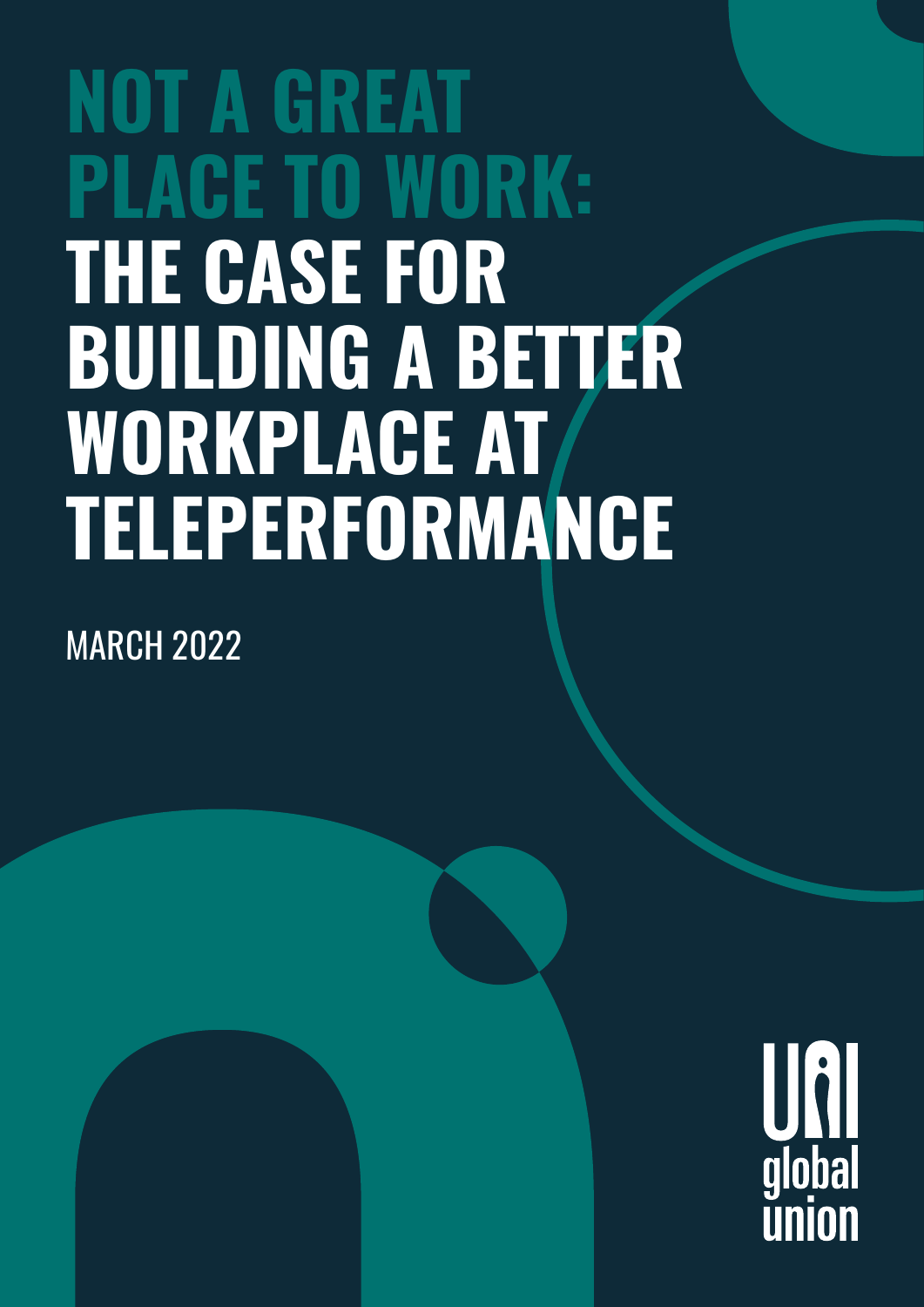# **TABLE OF CONTENTS**

- **The OECD "Specific Instance" Regarding Health and Safety and Union Avoidance at Teleperformance 5**
- **Unpaid Work Time At Teleperformance In Seven Countries 7**
- **Health and Safety Failures at Teleperformance 10**
- **Excessive Worker Surveillance at Teleperformance 13**
- **Avoidance of Freedom of Association at Teleperformance 15**
- **Conclusion 17**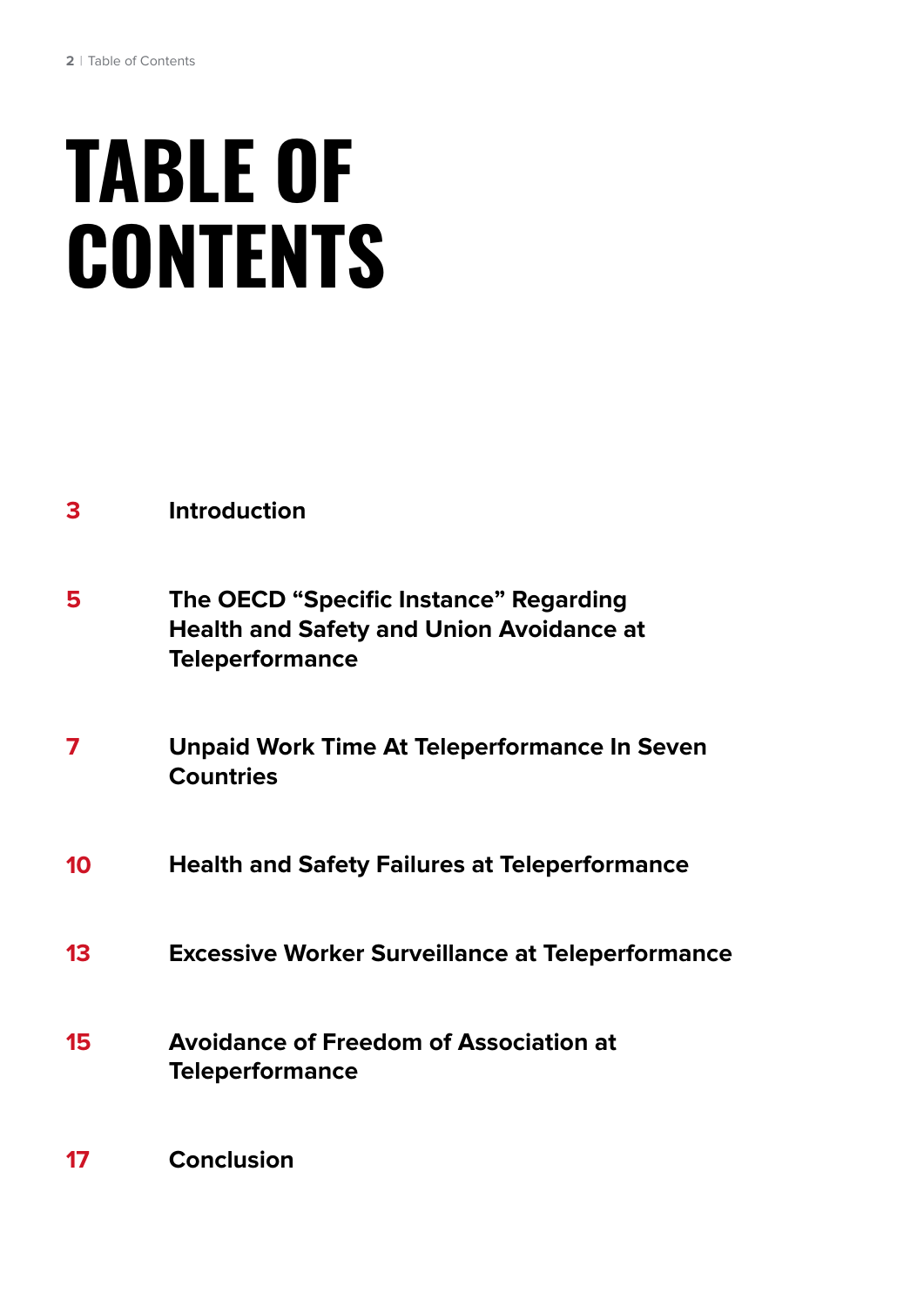## **INTRODUCTION**

In 2021, Teleperformance (TP) achieved record growth, with revenues of €7.1 billion, up 24.1 percent over 2020, and its net profits rose by 71.9 percent, reaching €557 million.1

But while the company's reputation and profits soared, voluntary employee turnover at TP reached more than 75 percent.<sup>2</sup> This staggering turnover rate suggests there are significant problems in Teleperformance's workplace culture that will prevent the company from creating what Lead Independent Director Patrick Thomas called, "the best possible working environment for our employees, whom we strongly believe are the cornerstone of Teleperformance success."3

As one of the largest and most successful business process outsourcing (BPO) corporations in the world, Teleperformance has a responsibility to set high standards for the industry.

The company also creates risks for its long-term success and ultimately its shareholders if it fails to retain its skilled workforce—the cornerstone of its success—particularly in the post-pandemic environment of extreme labour shortages across multiple industries.

The company's 420,000 workers in 83 countries served customers tirelessly during the first two years of the pandemic, despite disruptions to routines

and the movement of almost half the workforce from call centres to their own homes. TP workers maintained vital communication with customers before, during and after lockdowns for some of the most powerful private enterprises in the world, including Apple, Google, Amazon and Vodafone. Teleperformance workers also linked public sector clients in the United States, France, the United Kingdom and the Netherlands to the people in those countries who needed critical information about Covid-19, visa processing, interpretation and other vital services.

In this report, UNI Global Union (UNI) documents troubling practices related to Teleperformance workers' unpaid work time, health and safety issues, excessive surveillance, and lack of full freedom of association during the pandemic. These are the same workers whose labour fuelled the company's record growth and profits.

We believe that when TP engages in unethical, unhealthy, or unsafe practices, the company harms not only its own employees, but workers in the industry worldwide. It also puts itself and the companies it serves at a reputational risk.

With much of the BPO sector's growth tied to the growth of clients, including technology companies, the labour standards in the sector will play a significant role in the future world of work. TP must lead the way in establishing the highest labour standards

**<sup>1.</sup>** "Teleperformance: Record Growth in 2021," BusinessWire, 17 Feb 2022, [https://www.businesswire.com/news/home/20220217005612/](https://www.businesswire.com/news/home/20220217005612/en/Teleperformance-Record-Growth-in-2021-Growth-in-Revenue-of-25.7-Like-for-like-and-in-Net-Profit-Of-71.9.) [en/Teleperformance-Record-Growth-in-2021-Growth-in-Revenue-of-25.7-Like-for-like-and-in-Net-Profit-Of-71.9.](https://www.businesswire.com/news/home/20220217005612/en/Teleperformance-Record-Growth-in-2021-Growth-in-Revenue-of-25.7-Like-for-like-and-in-Net-Profit-Of-71.9.)

**<sup>2.</sup>** The turnover figure has been calculated based on an average number of employees for the year, and totals 75.23252 percent. See employee totals in Teleperformance, Universal Registration Document, 2021, 28 Feb 2022, p. 86, [https://teleperformance.com/](https://teleperformance.com/media/pwdpryyd/telep_deu_2021_uk_mel_mention.pdf  ) [media/pwdpryyd/telep\\_deu\\_2021\\_uk\\_mel\\_mention.pdf](https://teleperformance.com/media/pwdpryyd/telep_deu_2021_uk_mel_mention.pdf  ) 

**<sup>3.</sup>** Patrick Thomas, "Letter from the Lead Independent Director to Shareholders," MarketScreener, 7 Mar 2022, [https://www.mar](https://www.marketscreener.com/quote/stock/TELEPERFORMANCE-SE-4709/news/Teleperformance-Letter-from-the-Lead-Independent-Director-to-Shareholders-39686220/.)[ketscreener.com/quote/stock/TELEPERFORMANCE-SE-4709/news/Teleperformance-Letter-from-the-Lead-Independent-Direc](https://www.marketscreener.com/quote/stock/TELEPERFORMANCE-SE-4709/news/Teleperformance-Letter-from-the-Lead-Independent-Director-to-Shareholders-39686220/.)[tor-to-Shareholders-39686220/.](https://www.marketscreener.com/quote/stock/TELEPERFORMANCE-SE-4709/news/Teleperformance-Letter-from-the-Lead-Independent-Director-to-Shareholders-39686220/.)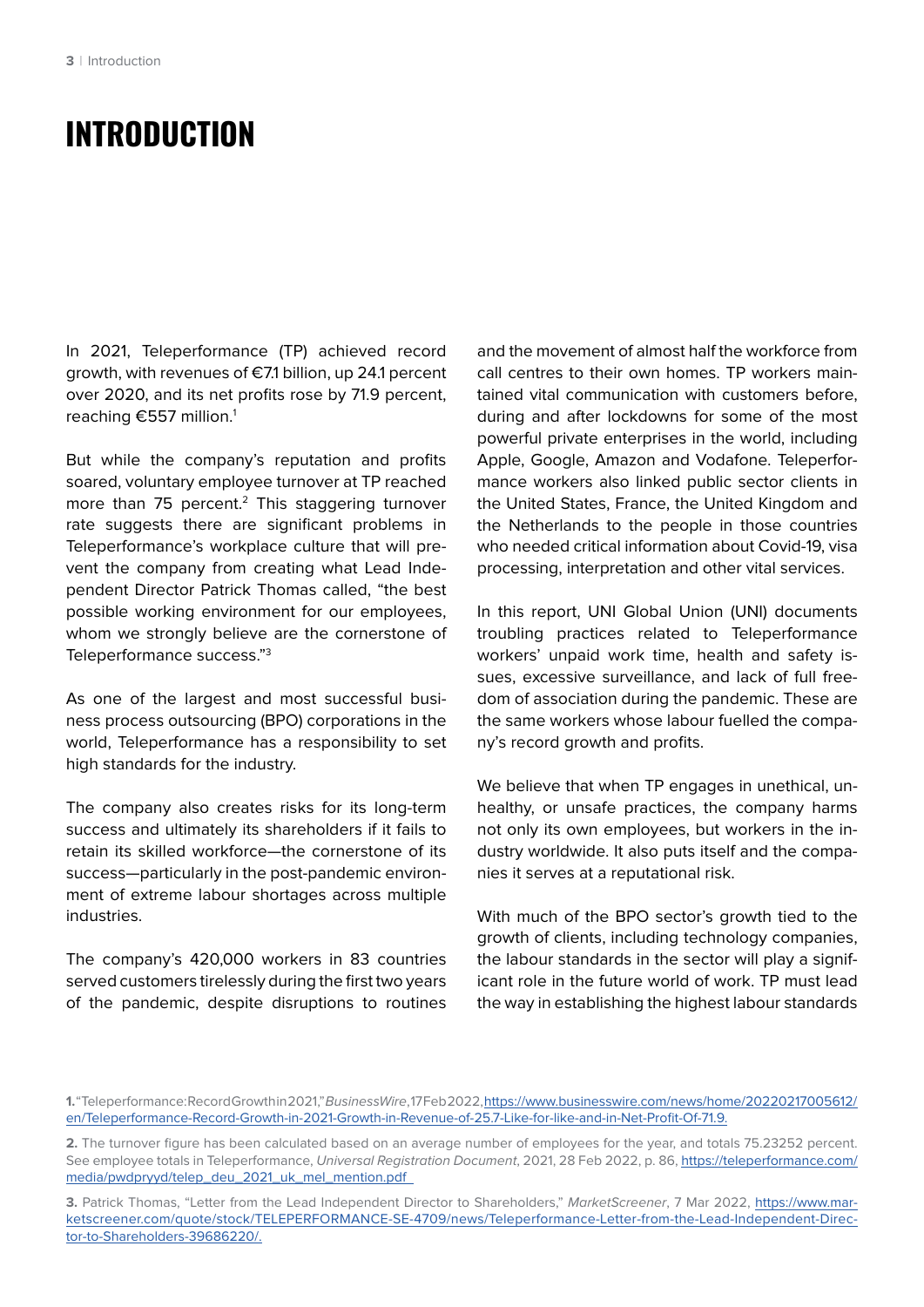for the sake of the industry's future. That future, according to business forecasters and TP Deputy CEO Olivier Rigaudy,<sup>4</sup> is one in which a large percentage of Teleperformance employees will work from home depending on their clients' wishes and the quality of internet and electricity in each of their countries. With that in mind, it is important for TP to address the issues raised in this report, which affect both its work-from-home and call centre employees.

This report by UNI Global Union's Information, Communication and Technology Services sector (UNI ICTS) summarizes the results of a 2020-2021 OECD investigation and new evidence of TP's troubled workplace culture based on interviews with worker representatives from 12 unions in 11 countries that took place from October 2021 through March 2022.



#### SYSTEMIC WORKPLACE ISSUES IN: WORKERS REPORT:

| Albania         | Romania  |
|-----------------|----------|
| Brazil          | Spain    |
| Colombia        | UK       |
| El Salvador     | US       |
| Jamaica         | Portugal |
| The Netherlands | Poland   |
| Philippines     |          |

- **Unpaid work time**
- **Health and safety irregularities**
- **Excessive surveillance**
- **Avoidance of freedom of association**

**4.** Interview with Olivier Rigaudy, BFM Business, 4 Nov 2021, [https://www.bfmtv.com/economie/entreprises/olivier-rigaudy-direc](https://www.bfmtv.com/economie/entreprises/olivier-rigaudy-directeur-general-de-teleperformance-teletravail-j-imagine-mal-que-l-on-revienne-a-une-situation-identique-d-avant-la-crise-je-ne-crois-pas-que-ce-soit-possible-ni-souhaitable_VN-202111040112.html)[teur-general-de-teleperformance-teletravail-j-imagine-mal-que-l-on-revienne-a-une-situation-identique-d-avant-la-crise-je-ne-crois](https://www.bfmtv.com/economie/entreprises/olivier-rigaudy-directeur-general-de-teleperformance-teletravail-j-imagine-mal-que-l-on-revienne-a-une-situation-identique-d-avant-la-crise-je-ne-crois-pas-que-ce-soit-possible-ni-souhaitable_VN-202111040112.html)[pas-que-ce-soit-possible-ni-souhaitable\\_VN-202111040112.html.](https://www.bfmtv.com/economie/entreprises/olivier-rigaudy-directeur-general-de-teleperformance-teletravail-j-imagine-mal-que-l-on-revienne-a-une-situation-identique-d-avant-la-crise-je-ne-crois-pas-que-ce-soit-possible-ni-souhaitable_VN-202111040112.html)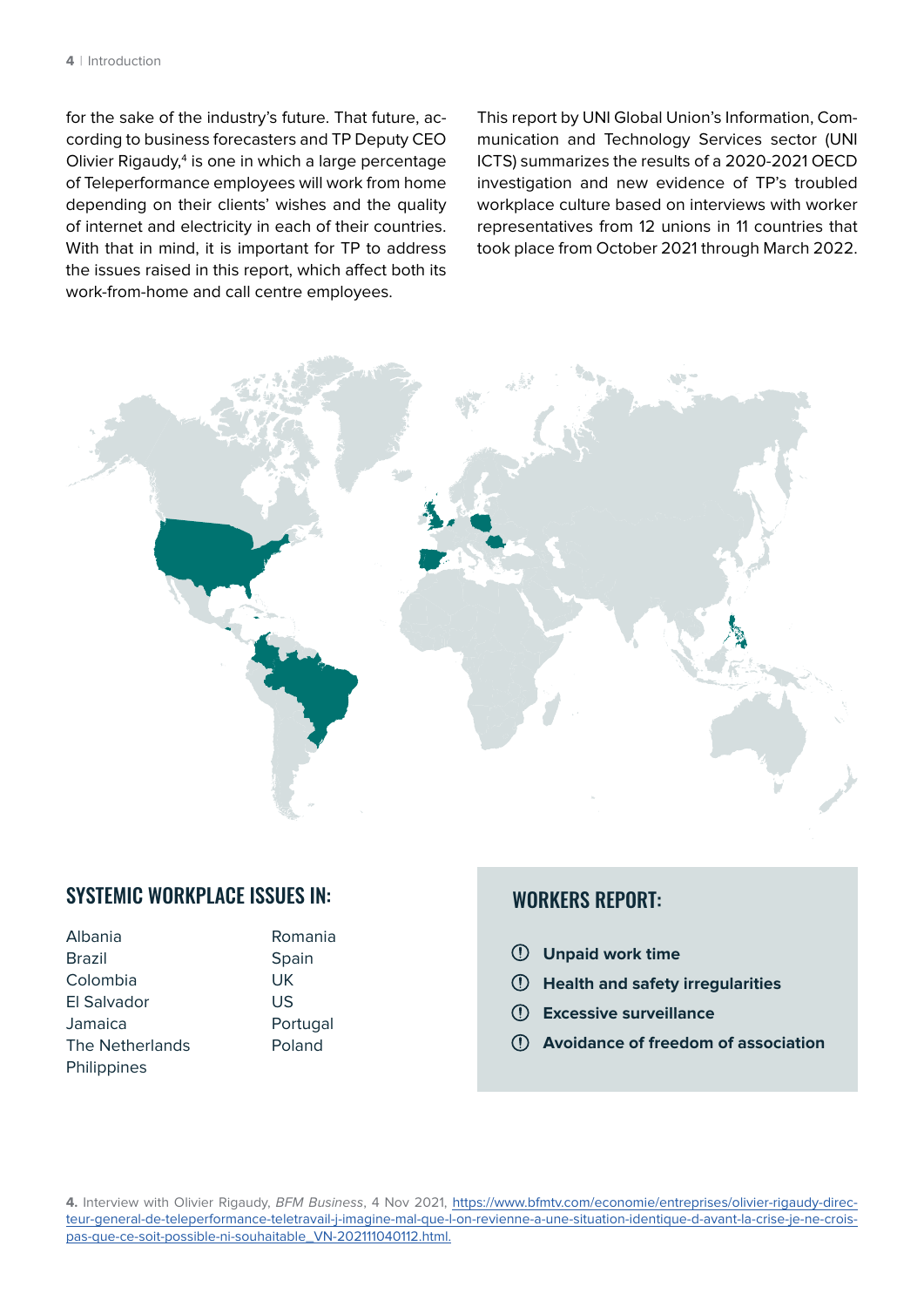**THE OECD "SPECIFIC INSTANCE" REGARDING HEALTH AND SAFETY AND UNION AVOIDANCE AT TELEPERFORMANCE**

In April 2020, UNI and four French trade unions filed a "Specific Instance" (SI) with the French National Contact Point (NCP) for the Organisation for Economic Co-operation and Development Guidelines for Multinational Enterprises. The SI drew attention to unsafe conditions in Teleperformance's call centres in 10 countries and instances of union busting and retaliation against individual workers who organized for better conditions.

The SI said that the "…. violations of the right to a safe workplace are linked, at least in part to its [Teleperformance's] failure to carry out risk-based due diligence to identify, prevent and mitigate the human rights impacts of their operations."5

In response to the SI of April 2020, the French NCP conducted an extensive investigation and concluded in July 2021 that the company had implemented policies to prevent, manage and monitor the pandemic in its subsidiaries, largely in accordance with OECD Guidelines. However, despite this finding concerning safety and health, the NCP included in its conclusions six recommendations on related issues, drawing special attention to problems in Albania, Colombia, India and the Philippines. The recommendations included strengthening TP's policies regarding leave, sick leave and "work at home" costs to take into account Covid-19's impacts and to improve workers' representation on health and safety committees.

**5.** UNI Global Union, OECD Complaint: Teleperformance Has Violated Workers' Right to a Safe Workplace During the Covid-19 Pandemic, 17 Apr 2020, [https://uniglobalunion.org/news/oecd-complaint-teleperformance-has-violated-workers-right-to-a-safe-wor](https://uniglobalunion.org/news/oecd-complaint-teleperformance-has-violated-workers-right-to-a-safe-workplace-during-the-covid-19-pandemic/)[kplace-during-the-covid-19-pandemic/](https://uniglobalunion.org/news/oecd-complaint-teleperformance-has-violated-workers-right-to-a-safe-workplace-during-the-covid-19-pandemic/); and see UNI Global Union, Despite OECD Investigation, Teleperformance Continues to be Irresponsible Employer in France and Abroad, 9 Dec 2020, [https://uniglobalunion.org/news/despite-oecd-investigation-teleperfor](https://uniglobalunion.org/news/despite-oecd-investigation-teleperformance-continues-to-be-irresponsible-employer-in-france-and-abroad/.)[mance-continues-to-be-irresponsible-employer-in-france-and-abroad/.](https://uniglobalunion.org/news/despite-oecd-investigation-teleperformance-continues-to-be-irresponsible-employer-in-france-and-abroad/.)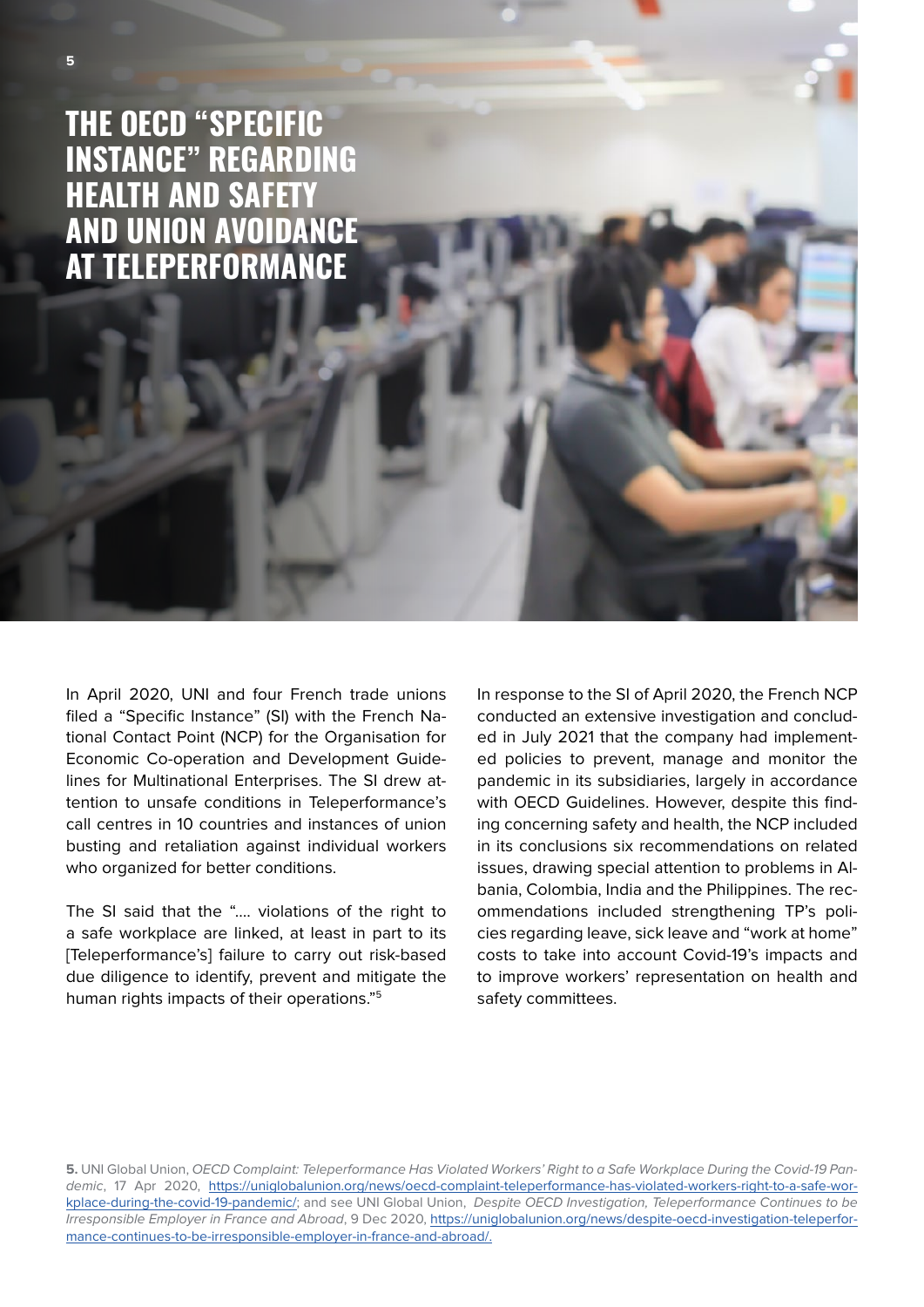Regarding freedom of association, the NCP called on Teleperformance to "strengthen its due diligence and engagement with stakeholders representing workers in order to ensure respect for the right of freedom of association and collective bargaining of workers as provided for in the OECD Guidelines."6

Addressing the question of retaliation against workers who sought to organize their unions, the NCP suggested the company should exercise special vigilance in cases where staff representatives, trade union representatives and unionized workers are dismissed.7

The French NCP pledged to follow up with its recommendations in twelve months, in July 2022.<sup>8</sup> Despite the NCP's clear recommendations, this report finds that the company's anti-worker and anti-union actions are ongoing.<sup>9</sup>

Below, we summarize a consistent, documented pattern of behaviour, focusing on actions during the first two years of the Covid-19 pandemic. TP's most troubling actions fall into these four categories:

- Unpaid work time,
- Health and safety irregularities,
- Excessive surveillance, and
- Avoidance of freedom of association.

[Teleperformance should] "exercise a particularly strengthened vigilance in cases of dismissals involving staff representatives, trade union representatives and unionized workers . . ."

French National Contact Point to the OECD.

**6.** French National Contact Point, Final Statement of the French National Contact Point, "Teleperformance in France and the World," 5 Jul 2021, p.1, [https://www.tresor.economie.gouv.fr/Institutionnel/Niveau3/Pages/851b52ba-89f6-4722-b3ff-09684b58810f/](https://www.tresor.economie.gouv.fr/Institutionnel/Niveau3/Pages/851b52ba-89f6-4722-b3ff-09684b58810f/files/550c6571-c752-421e-b789-937a3e057c1a. ) [files/550c6571-c752-421e-b789-937a3e057c1a.](https://www.tresor.economie.gouv.fr/Institutionnel/Niveau3/Pages/851b52ba-89f6-4722-b3ff-09684b58810f/files/550c6571-c752-421e-b789-937a3e057c1a. ) 

**7.** Ibid., p. 14.

**8.** Ibid.

**9.** In its Universal Registration Document of 2021, Teleperformance said the company set up global action plans "to take the recommendations into account and improve employee representation." TP said that specific improvements were made in India, the Philippines and Albania. UNI believes the changes cited are not improvements for workers. Furthermore, when workers or their chosen representatives are not involved in making changes, the impact is difficult to see or evaluate. Teleperformance, Universal Registration Document, 2021, p. 99, [https://teleperformance.com/media/pwdpryyd/telep\\_deu\\_2021\\_uk\\_mel\\_mention.pdf](https://teleperformance.com/media/pwdpryyd/telep_deu_2021_uk_mel_mention.pdf )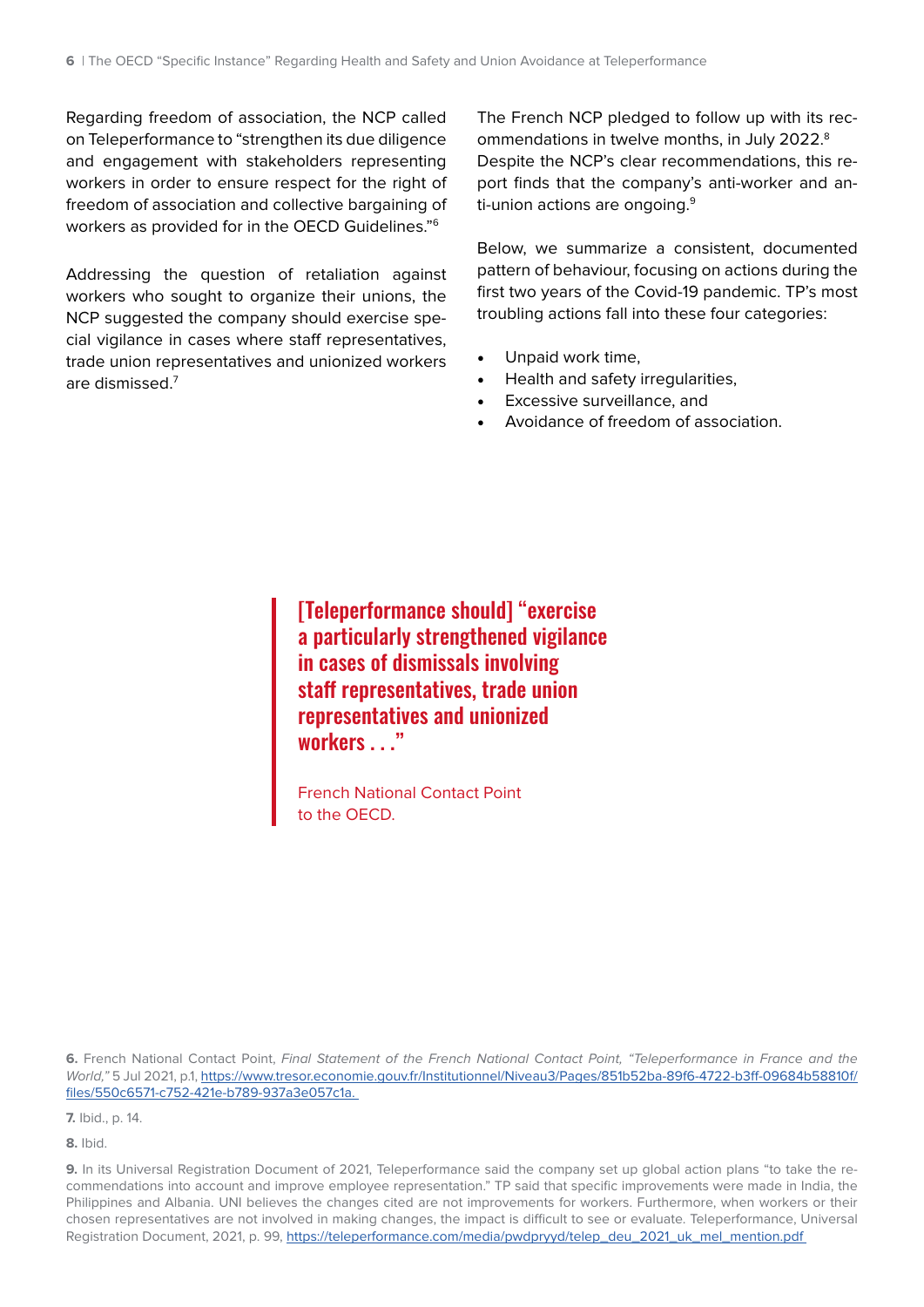## **UNPAID WORK TIME AT TELEPERFORMANCE IN SEVEN COUNTRIES**

**7** | Unpaid work time at Teleperformance in seven countries in seven countries in seven countries in seven countries

This report documents unpaid work time in 7 of the 11 countries studied, based on a random sample. Using interviews with workers, UNI estimates that Teleperformance has not paid employees in these countries the equivalent of more than €10 million in work time annually for time spent logging into the company's computer system. UNI has also documented other forms of unpaid work at Teleper-

formance that are difficult to quantify on a country-wide level and are not included in this figure. This €10 million represents about 2 percent of the company's €557 million in profits in 2021. Teleperformance Chairman and CEO Daniel Julien could comfortably repay this amount to his workers from just one year of his proposed €19.5 million salary for 2021.

| <b>COLOMBIA</b>    | COP 198'059    | (75% of 42'544)<br>31'908 | COP 6'319'570'848 | <b>EUR</b> | 1'517'210  |
|--------------------|----------------|---------------------------|-------------------|------------|------------|
| EL SALVADOR        | \$372,80       | (75% of 8'000)<br>6'000   | \$2'236'800       | <b>EUR</b> | 2'057'990  |
| <b>PHILIPPINES</b> | 3950.04        | (75% of 54'643)<br>40'982 | 161'880'539       | <b>EUR</b> | 2'823'940  |
| <b>POLAND</b>      | PL 1868.75     | (75% of 1'100) 825        | PL 1'541'718.75   | <b>EUR</b> | 2'823'940  |
| <b>PORTUGAL</b>    | 176,84         | (75% of 12'804)<br>9603   | 1'458'930         | <b>EUR</b> | 310'294    |
| <b>ROMANIA</b>     | <b>RON 910</b> | (75% of 1'000) 750        | RON 682,500       | <b>EUR</b> | 1'698'194  |
| <b>SPAIN</b>       | EUR: 536.25    | (75% of 4'000)<br>3000    | 1'608'750         | <b>EUR</b> | 137'974    |
|                    |                |                           | <b>TOTAL</b>      | <b>EUR</b> | 10'154'352 |

ı ð d

 $22222$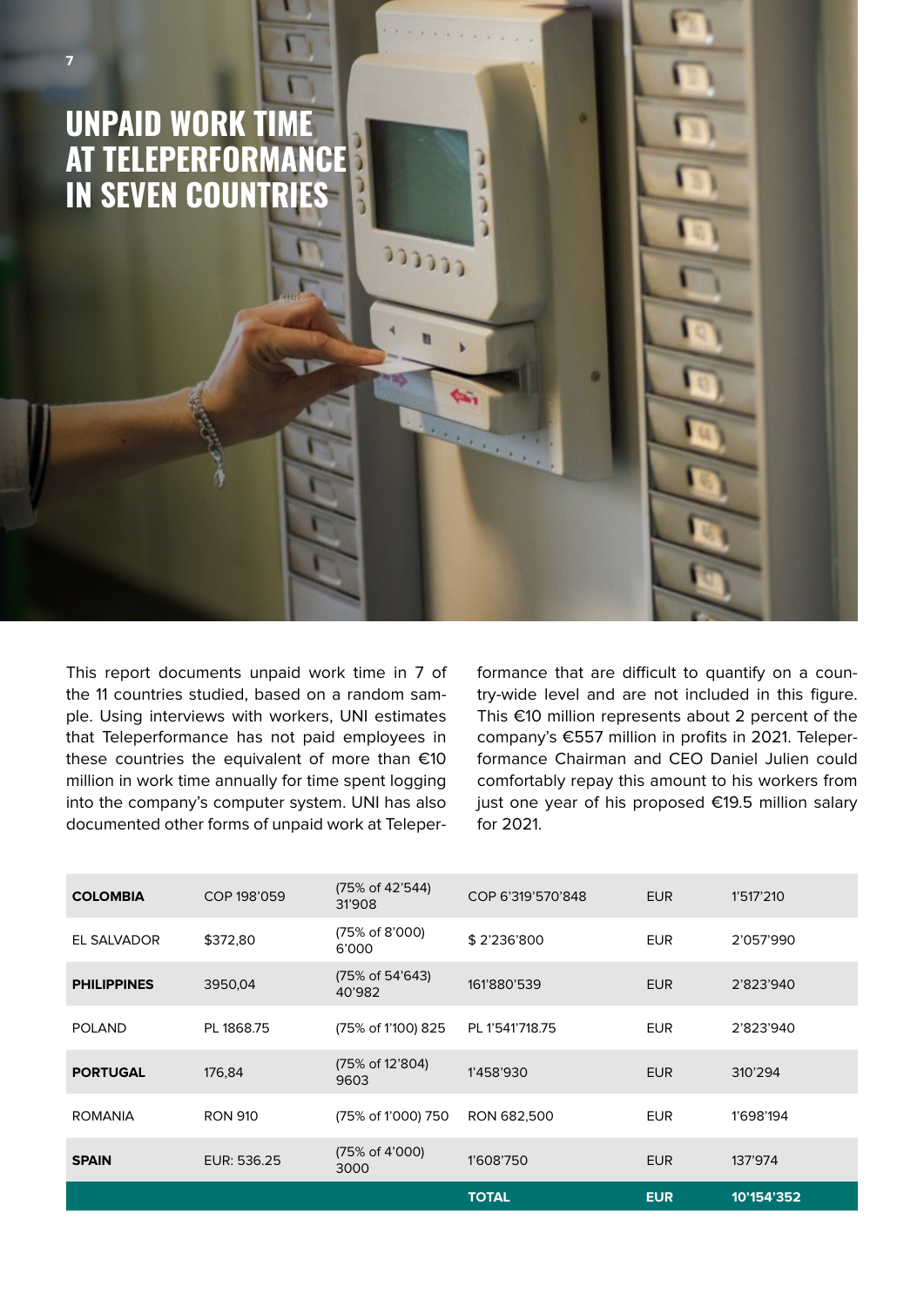In most of the countries surveyed, employees reported that time spent logging into the company's computer system goes unpaid, even though this process is mandatory and must occur in the same sequence at the start of each shift. The total time needed to log in varies but can be as long as 15-20 minutes in some cases.

João, a Teleperformance employee in **Portugal**, described for the authors of this report the complexity of a typical routine at the start of a work shift at home. He explained that simply entering initial login information takes at least two or three minutes. Employees working from home, as he does, must log into Microsoft Teams to receive a "token." João then uses the token to log into a software system that connects him securely to the Teleperformance network. Once João is securely connected, he must open a series of 11 work applications that belong to Teleperformance and the client. The only difference in this process between a remote and an on-site worker is the token that is received via Microsoft Teams to securely access the Teleperformance network from outside the company premises.

João said the operations he described usually take 10 to 12 minutes, but that additional software and supporting files differ from client to client. However, he said, "the absolute minimum time is always 8 to 12 minutes."

For the unpaid work calculation in the table above, UNI has conservatively calculated the time spent logging into the Teleperformance computer system per day as 10 minutes. Based on overall workforce numbers, we have estimated that 25 percent of TP staff is managerial or administrative and have removed them from the calculations because they are likely to have a distinct login process, unlike that of the average worker.

One worker in the Netherlands took legal action against Teleperformance over the issue of unpaid login times, with the Dutch court finding in his favour at the end of 2021, allowing the worker to claim for unpaid login time for the previous five years. The

company has appealed the precedent-setting decision.<sup>10</sup>

In every country surveyed in this report, UNI has observed at least one of the following examples of unpaid work time:



All these issues are costly for workers but are harder to quantify in a systematic way because they vary from country to country. For the purpose of this report, we have chosen to calculate only unpaid work time during the login period.

The impact of unpaid wages on individual workers is clear in the stories they shared, each of which is unique. Throughout this report we have used pseudonyms to protect the workers' anonymity.

Maria works in the Colpatria division of the Scotiabank campaign in **Colombia** on a temporary contract. In August 2021 she logged into the TP system and worked a total of 105 hours. Her pay for that time period reflected only 96 hours, so she asked her supervisor about the discrepancy. The supervisor told her it was a result of problems with the company's internet connection.

**10.** In their Universal Registration Document 2021, p.290, Teleperformance wrote, "Provisions for risks at December 31st, 2021 include personnel-related risks in an amount of €18.7 million, principally concerning lawsuits with former employees, particularly in Argentina, Brazil, the Netherlands and France." There is no detailed report about the nature of these lawsuits, or if any of the provisions are related to the unpaid login issue in the Netherlands.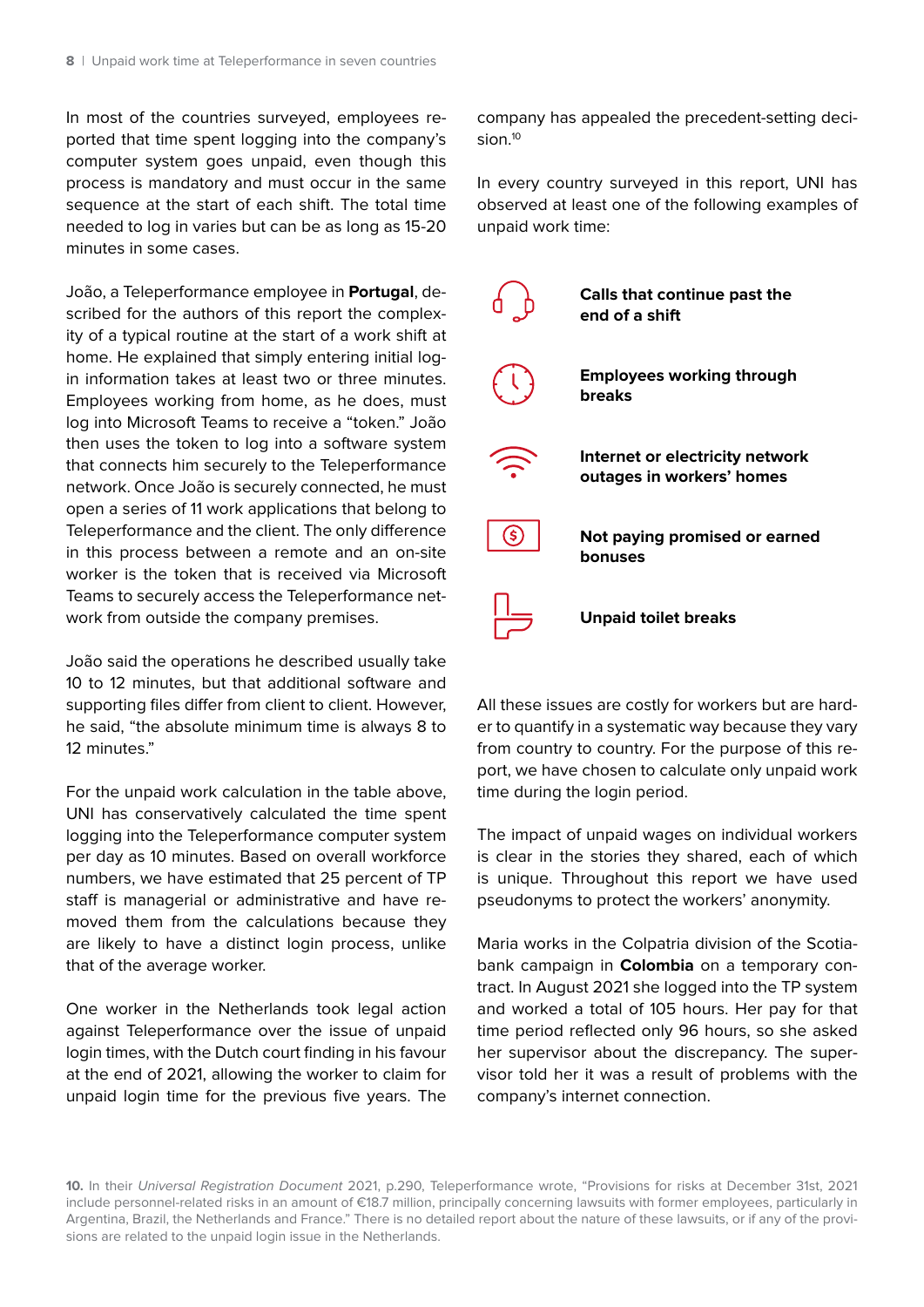Maria used Teleperformance's approved procedures to lodge a complaint about her inaccurate wages, but company representatives refused to meet with her without authorization from her manager, which she was unable to get. As of March 2022, Maria has not received an explanation for the discrepancy or payment of the full wages she earned.

In Portugal, Manuel told UNI researchers that he and his co-workers must complete their full login process before their shifts begin. If they don't, they will lose their monthly on-time bonuses, which are valuable portions of their wages. Manuel added:

"We have to log on 15 to 20 minutes prior to our shift just so that we can start work "on time." This extra time isn't paid. . . . We are also not paid for working past the end of our shift. Teleperformance does not pay for that time we are still answering a call when our shift ends. . . . Of course, this is hard for us. We are paid miserably, and they don't even pay this extra time. Sadly, our payroll has diminished, and they just say it will stay this way. We have more work every day but no changes in the support that the company provides us."

Beyond the pervasive problem of unpaid login time, UNI researchers recorded a variety of issues related to unpaid work time. A few selected examples are discussed below:

Krysta, a former Teleperformance employee in Poland, was not paid the correct wages for taking on two positions at once, Supervisor and Project Manager, for two years. She complained to her managers about the underpayment and was dismissed by the company. She filed a lawsuit against Teleperformance in 2021 which is ongoing.

In Colombia, the third largest Teleperformance operation in the world, workers reported they were often not able to take two normal 10-minute breaks because call volumes were too high. For consistency across all countries we have not included break times in calculations of unpaid work time, focusing only on login time.

#### CHARGING WORKERS FOR INTERNET ROUTERS

When employees moved to remote work in the Philippines in the second quarter of 2020, Teleperformace provided some of them with a wifi modem kit to facilitate the new work-from-home system, but that access came at a high price that cut deeply into their wages. The company charged PHP 1500 (€26) for a prepaid internet device that retails to the public for PHP 999 (€17). The cost of this necessary technology, provided without cost in call centre settings, is equivalent to approximately two days' wages for Filipino workers. For consistency across all countries, this issue was not included in calculations.

In the **United States**—the fourth largest TP operation in the world—a total of USD 1.992 million in wage and hour violations at Teleperformance and its US subsidiaries have been recorded in the U.S. [Department of Labor Data Enforcement's database.](https://enforcedata.dol.gov/homePage.php)

This significant amount does not capture all wage and hour discrepancies at Teleperformance USA, only those in which Department of Labor actions were involved. The sum does not include settlements from court cases outside the jurisdiction of the Department of Labor.

Despite the size of the US TP workforce, UNI lacked sufficient data to include the United States in calculations of unpaid work time.

\*\*\*

As noted above, Teleperformance CEO Daniel Julien's proposed salary for 2021 is €19.5 million. He is compensated generously for heading a company with widespread instances of unpaid work time for ordinary workers. This stands in stark contrast to the TP workers who often struggle to provide food, shelter, and other necessities for their families.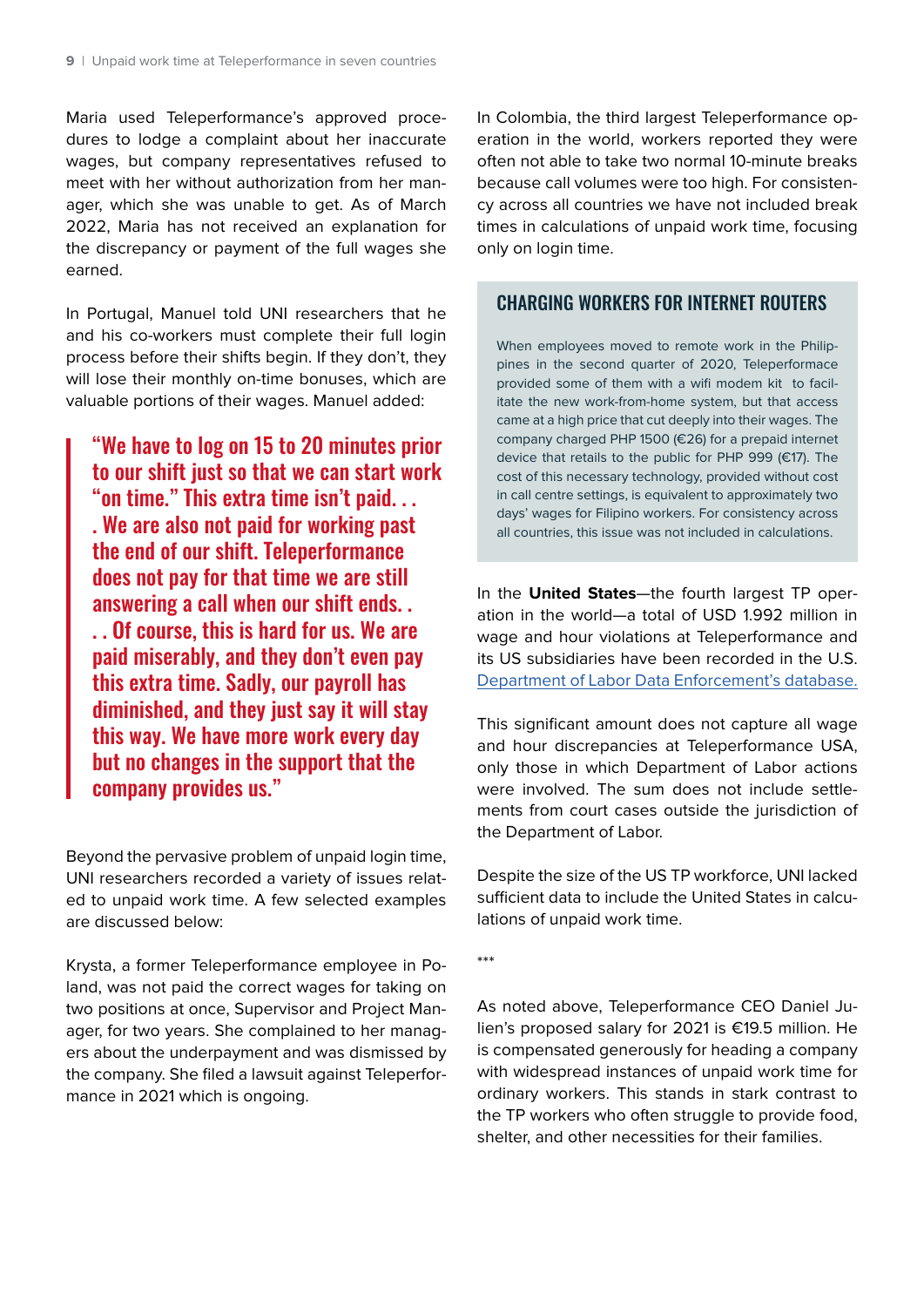## **HEALTH AND SAFETY FAILURES AT TELEPERFORMANCE**

One impetus for UNI Global Union's April 2020 Specific Instance against Teleperformance was concern about serious health and safety issues raised by workers and their representatives as a result of the Covid-19 pandemic. As discussed above, in July 2021, the French NCP recommended that Teleperformance engage with its stakeholders, including trade union organizations, as part of a due diligence process.

In September 2021, an article in The Washington Post put a spotlight on the dangers of the virus in call centres, demonstrating why engagement with all stakeholders is so critical. The Post reporters wrote about a Teleperformance worker in the Philippines who died from Covid-19 in August 2020, a week before the remote work policy was introduced at his workplace.<sup>11</sup>

Since that time, UNI's interviews with workers in the Philippines and many other countries have revealed that health and safety concerns are broader than Covid-19 and many remain largely unaddressed.

#### UNSAFE ON-SITE WORK DURING THE COVID-19 PANDEMIC

The poor conditions in which TP's employees in the **Philippines** worked during the pandemic have been widely reported by activists and journalists inside and outside the country.<sup>12</sup> While Covid-19 lockdowns were in place, the company required certain employees to continue working on site, and in some cases to sleep on site at call centres. TP

**11.** Regine Cabato and Nick Aspinwall, "Your Call Was Important to Glen Palaje. It May Have Cost Him His Life," The Washington Post, 9 Sept 2021, [https://www.washingtonpost.com/world/asia\\_pacific/covid-call-centers-philippines/2021/09/09/2af](https://www.washingtonpost.com/world/asia_pacific/covid-call-centers-philippines/2021/09/09/2afca61c-0a46-11ec-a7c8-61bb7b3bf628_story.html.)[ca61c-0a46-11ec-a7c8-61bb7b3bf628\\_story.html.](https://www.washingtonpost.com/world/asia_pacific/covid-call-centers-philippines/2021/09/09/2afca61c-0a46-11ec-a7c8-61bb7b3bf628_story.html.)

**12.** See Olivia Solon and April Glaser, "Amazon Ring call center workers in Philippines 'scared' to go to work during pandemic," NBC News, 15 Oct 2020, [https://www.nbcnews.com/tech/security/we-don-t-have-choice-amazon-ring-call-center-workers-n1243439;](https://www.nbcnews.com/tech/security/we-don-t-have-choice-amazon-ring-call-center-workers-n1243439) Michael Atkin and Laura Kewley, "Call centre staff in the Philippines have been sleeping at work during coronavirus lockdowns to help Australian customers," ABC News [Australia], 27 Apr 2020, [https://www.abc.net.au/news/2020-04-28/call-centre-workers-in-phili](https://www.abc.net.au/news/2020-04-28/call-centre-workers-in-philippines-sleeping-in-offices/12154842)[ppines-sleeping-in-offices/12154842;](https://www.abc.net.au/news/2020-04-28/call-centre-workers-in-philippines-sleeping-in-offices/12154842) Francine Aizicovici, "Coronavirus : l'entreprise Teleperformance accusée de mauvaises conditions de travail," Le Monde, 20 Apr 2020, [https://www.lemonde.fr/emploi/article/2020/04/20/coronavirus-teleperformance-ac](https://www.lemonde.fr/emploi/article/2020/04/20/coronavirus-teleperformance-accusee-de-mauvaises-conditions-de-travail_6037182_1698637.html)[cusee-de-mauvaises-conditions-de-travail\\_6037182\\_1698637.html](https://www.lemonde.fr/emploi/article/2020/04/20/coronavirus-teleperformance-accusee-de-mauvaises-conditions-de-travail_6037182_1698637.html); and Dave Lee, "Amazon contractors enduring 'subhuman' conditions in Philippines," The Financial Times, 1 Apr 2020,<https://www.ft.com/content/8b7bc787-4f33-4909-85f0-8df36d165b69.>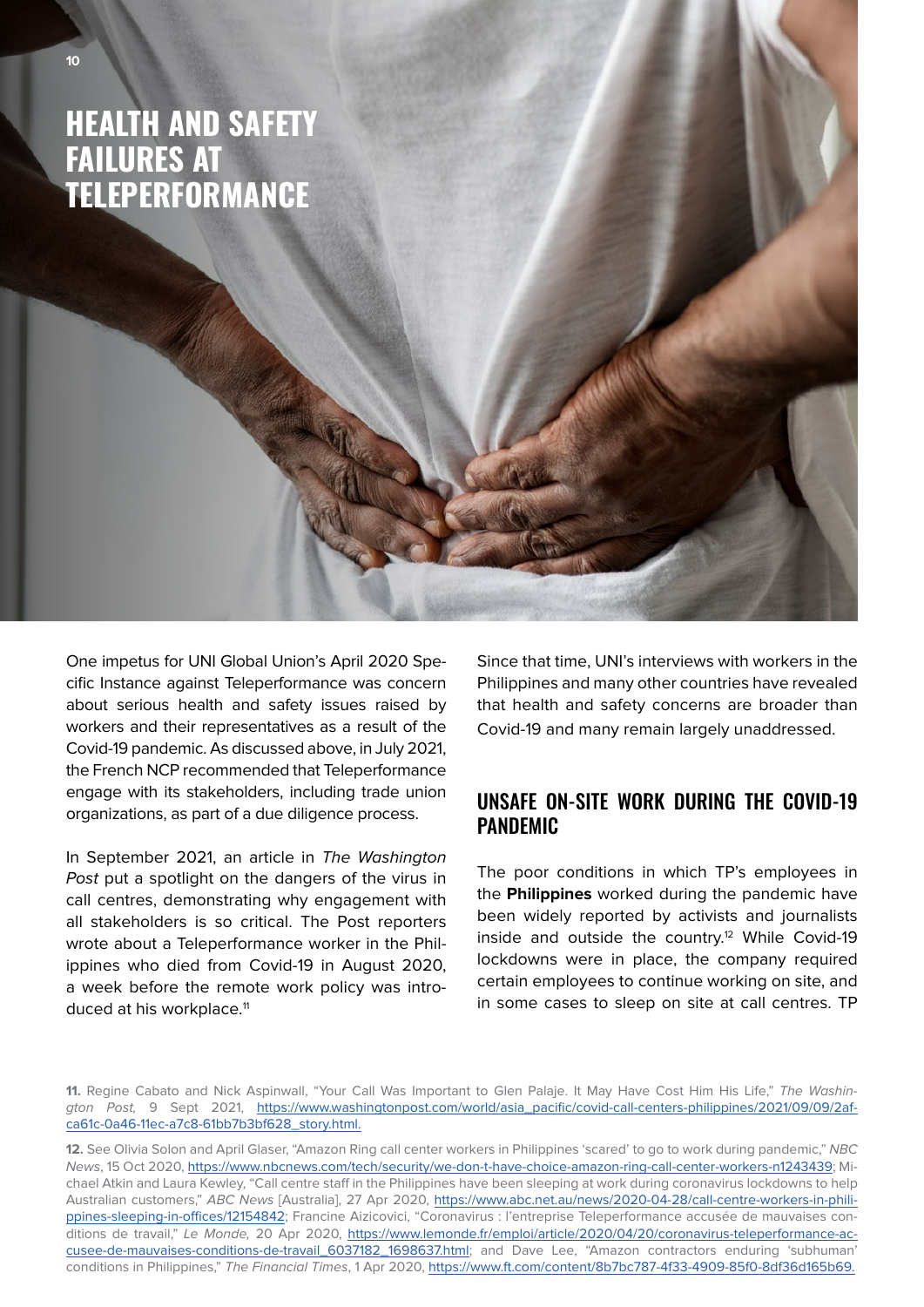pressured employees to continue coming to work through a "no work, no pay" policy.

Workers isolated together in unsafe conditions not only in Teleperformance's Philippines operation but also in **Jamaica**. Jamaican workers were housed in rigidly controlled hotels on Saturday and Sunday nights during a lockdown. The company provided employees with standard hotel rooms shared by up to four employees at a time, making social distancing impossible, and raising health and safety concerns for these workers as a result of the ongoing pandemic.

#### REQUIRED BREAKS DENIED

TP workers in several countries have reported difficulty taking their required breaks—a potential form of unpaid work time and a health hazard. For example, during interviews for this report, TP workers in Jamaica provided specific details of the health challenges they have faced as a result of the non-stop work culture, including the so-called "all hands on deck" periods when workers are unable to pause at normal break times. Jamaican workers say that not being able to take bathroom breaks has contributed to health problems, including bladder and urinary tract infections.

Angela, a former Jamaican Teleperformance worker, told a harrowing story of being required to work without a break:

"I've gone through 10-hour shifts where I did not get not even a 15-minute break. They're telling you "oh, we're understaffed at the moment." But you're understaffed reason being because you're underpaying. . . . They're overworking you. They're abusing you mentally. Because when you're telling me, a grown woman 36 years old, that I cannot get up to go and pee, that is not funny. . . . A lot of people complain about bladder infections. . . . Getting one case of bladder infection and going to the doctor costs your entire paycheck."

In another example, workers in **El Salvador** reported the company refused to allow necessary breaks at call centres and—by using invasive surveillance software—even when they worked in their own homes.

#### POOR ERGONOMICS RESULT IN PAIN

With the move to remote work, TP employees around the world have shared stories about poor ergonomics. Most workers cannot afford to buy supportive office furniture for their homes. UNI has gathered examples of TP workers using kitchen tables, plastic garden furniture and, in one instance, a suitcase as office furniture. Workers' complaints have been recorded in a range of countries, including Colombia, Brazil and the Netherlands. With the company's reported plans to maintain significant numbers of workers working from home, this health and safety risk is pronounced.

In some countries, specific labour laws govern ergonomics for remote work, but the ILO's Guidelines for Occupational Safety also state that a company bears the responsibility to protect "the safety and health of all members of the organisation by preventing work-related injuries, ill health, diseases and incidents."13 This guideline applies regardless of location.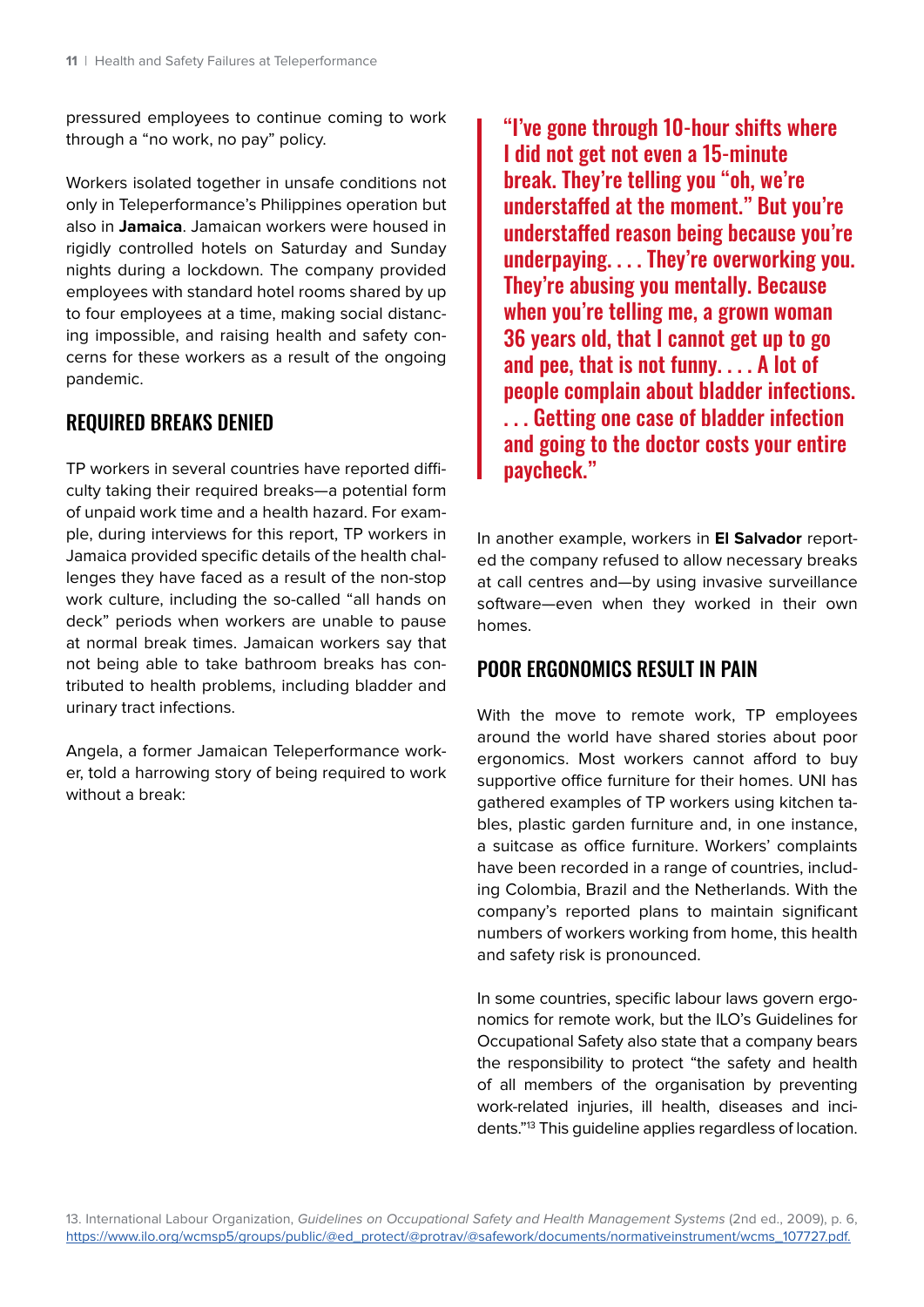

Brazilian TP worker uses suitcase as desk.

#### WORKER HEALTH AND SAFETY REPRESENTATIVES SHUT OUT

In **Poland**, labour laws give trade unions the right to conduct elections for health and safety inspectors (known as a Społeczny Inspektor Pracy or SIP). An employer may not prevent such an election and must provide the union with a list of all employees to facilitate communication between the union and individual workers. In 2021, Teleperformance did not cooperate in the election process of the NSZZ Solidarność Union, thereby impeding efforts to safeguard workers' health and safety. According to a union representative, the company must allow the election to be conducted by the union. By involving itself in the election process, the company defied the workers' ability to elect representatives and blocked an essential aspect of workers' right to freedom of association.

The French NCP found there were no employee representatives on health and safety committees at Teleperformance in **India** and the **Philippines**. In **Greece** and **Portugal**, the NCP found that there were no health and safety committee members elected by workers.<sup>14</sup> The safeguarding of health and safety is always best achieved by elected representatives of the workers themselves. The French NCP recommended Teleperformance, "strengthen employees' representation in health and safety committees in India and the Philippines" and "that it make progress towards the election of these committees' members by workers."15 Following the recommendations of the French NCP, Teleperformance stated in the 2021 Universal Registration Document that it had changed the structure of its health and safety committee and there was now one staff representative for all 21 sites in the Philippines.<sup>16</sup> The company reported 54,643 employees in the Philippines in the same document.<sup>17</sup>

\*\*\*

As the examples above clearly demonstrate, after the July 2021 French NCP report, Teleperformance workers in several countries were still reporting problems regarding health and safety protocols. Despite the French NCP's recommendations to improve engagement with stakeholders on these issues, workers still face a lack of necessary breaks for personal hygiene, poor ergonomics in furniture and equipment and challenges electing worker representatives to safety and health committees.

<sup>14.</sup> French National Contact Point, Final Statement of the French National Contact Point, "Teleperformance in France and the World," p.10, [https://www.tresor.economie.gouv.fr/Institutionnel/Niveau3/Pages/851b52ba-89f6-4722-b3ff-09684b58810f/files/550c6571](https://www.tresor.economie.gouv.fr/Institutionnel/Niveau3/Pages/851b52ba-89f6-4722-b3ff-09684b58810f/files/550c6571-c752-421e-b789-937a3e057c1a) [c752-421e-b789-937a3e057c1a](https://www.tresor.economie.gouv.fr/Institutionnel/Niveau3/Pages/851b52ba-89f6-4722-b3ff-09684b58810f/files/550c6571-c752-421e-b789-937a3e057c1a)

<sup>15.</sup> French National Contact Point, Final Statement of the French National Contact Point, "Teleperformance in France and the World," 5 Jul 2021, p.10, [https://www.tresor.economie.gouv.fr/Institutionnel/Niveau3/Pages/851b52ba-89f6-4722-b3ff-09684b58810f/fi](https://www.tresor.economie.gouv.fr/Institutionnel/Niveau3/Pages/851b52ba-89f6-4722-b3ff-09684b58810f/files/550c6571-c752-421e-b789-937a3e057c1a. )[les/550c6571-c752-421e-b789-937a3e057c1a.](https://www.tresor.economie.gouv.fr/Institutionnel/Niveau3/Pages/851b52ba-89f6-4722-b3ff-09684b58810f/files/550c6571-c752-421e-b789-937a3e057c1a. ) 

<sup>16.</sup> Teleperformance, Universal Registration Document, 2021, p. 99, [https://teleperformance.com/media/pwdpryyd/telep\\_deu\\_2021\\_](https://teleperformance.com/media/pwdpryyd/telep_deu_2021_uk_mel_mention.pdf. ) [uk\\_mel\\_mention.pdf.](https://teleperformance.com/media/pwdpryyd/telep_deu_2021_uk_mel_mention.pdf. )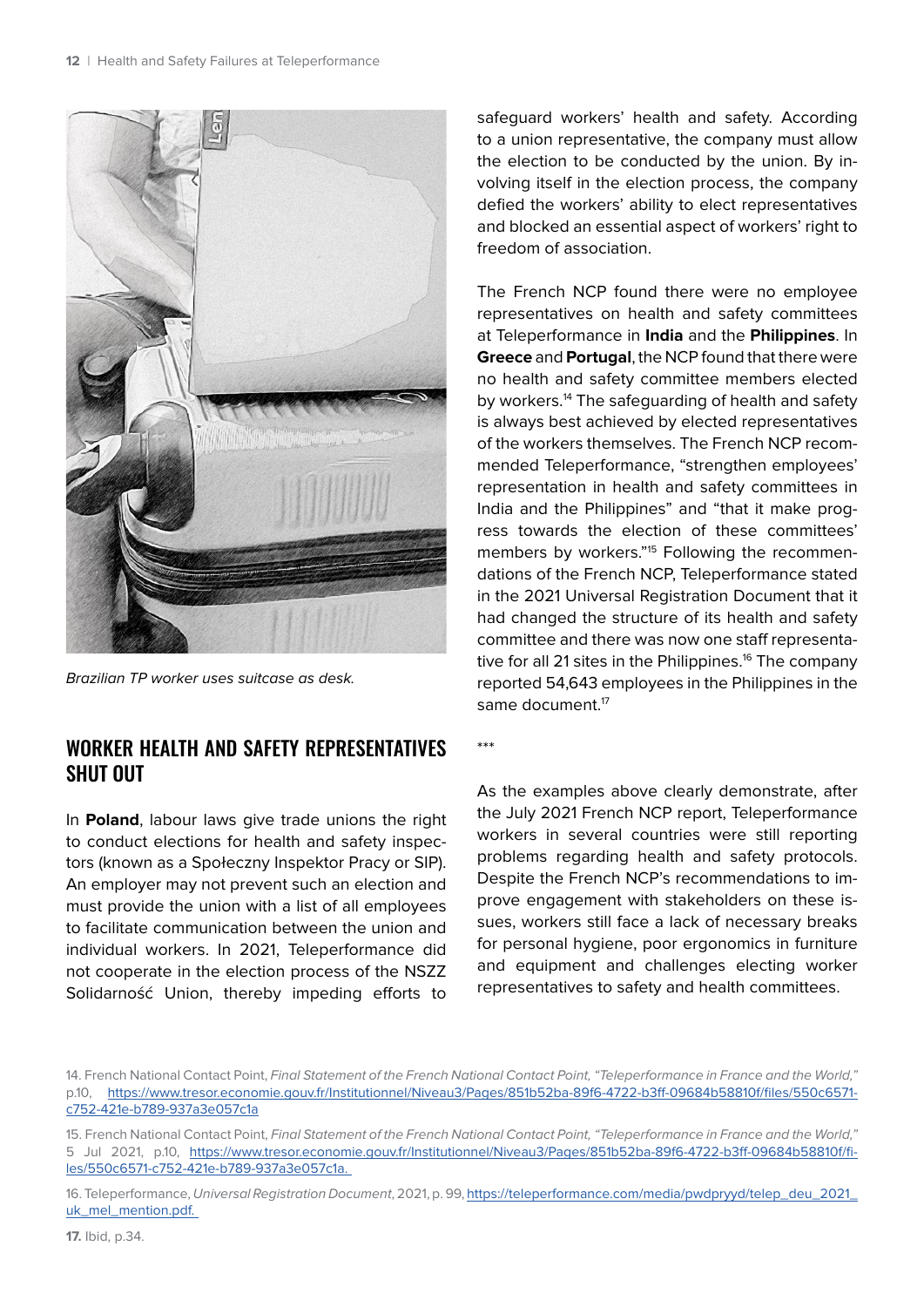**EXCESSIVE WORKER SURVEILLANCE AT TELEPERFORMANCE**

Teleperformance and all its clients rightfully demand that all customer data remain safe and secure. As work moved from secure workplaces to employees' homes during the pandemic, the company faced new security challenges.

The company had less control and oversight in home environments than in a traditional workplace. For example, in call centres—in keeping with industry security standards— mobile phones, pens and paper are not permitted in work areas because they could be used to record sensitive data.

With the massive increase in remote work triggered by the Covid-19 pandemic, the company had to introduce new monitoring techniques and technologies, a necessity employees understood and accepted. Cameras were introduced in many countries, which check the home working environment for objects present in the work area that could illegitimately record customer data. However, UNI has found that Teleperformance extended surveillance to protect customer data beyond a reasonable point, creating a situation in which monitoring of employees in many regions is disproportionate and invasive.

New monitoring tech was rarely negotiated with union reps and employees themselves were rarely consulted.

In only a few cases were new monitoring technologies negotiated with elected trade union representatives or delivered through consultation with employees themselves. In Colombia, Teleperformance has required that workers engaged in remote work sign a new 56-page contract for all accounts, which allows the company to:

- Use information from workers and their families, including data, photos and videos of minors to circulate internally for information purposes through bulletins and the intranet.
- Use polygraph tests.
- Give contact information to outside parties wishing to contact workers directly for commercial motives.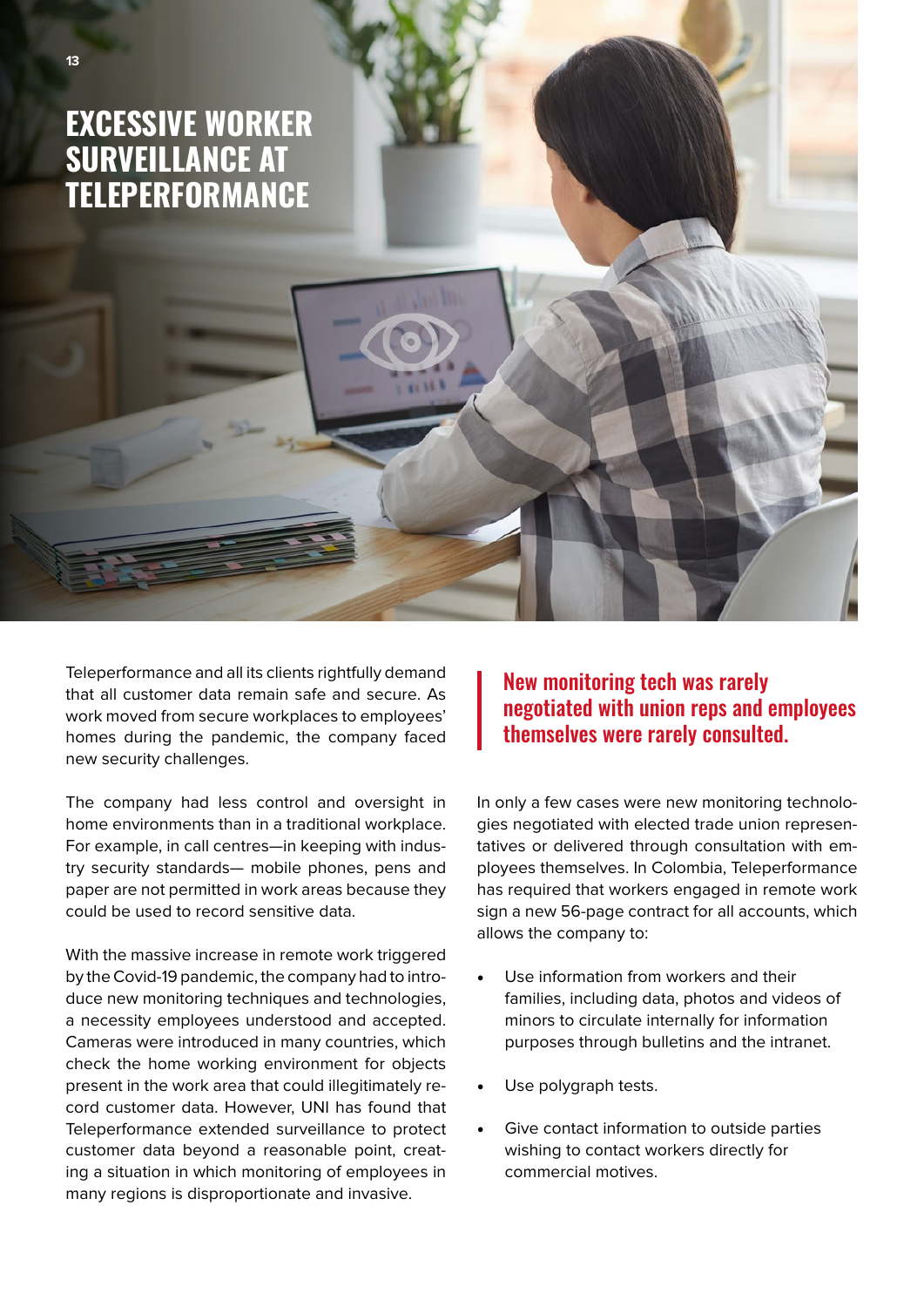- Make video and audio recordings of workers in their homes for non-security reasons.
- Process personal data on devices owned by employees that are also used for work purposes.

In the **Netherlands**, extensive monitoring software was installed on TP employees' personal laptop computers when those workers were engaged in remote work. The employees were not informed of the monitoring functions included in the software or if their personal information stored on their devices could be compromised.

In **Spain**, Teleperformance asked employees to sign new personal employment contracts for working at home that Spanish unions believe are inconsistent with the country's privacy regulations. The company requires that workers consent to inspections of their homes by TP officials, and many workers fear retaliation if they refuse. TP has so far refused to bargain over the substance or implementation of the new agreements. Spain's CCOO and UGT union federations have filed legal action against the company, citing the fact that TP has asked workers to provide their personal mobile numbers and to be available outside scheduled hours in case of emergency.

At the beginning of the pandemic, Teleperformance in **Greece** introduced clauses similar to Spain's in their work-from-home agreements, allowing the company to visit workers' homes.

\*\*\*

The examples above constitute striking invasions (and potential invasions) of employees' private lives and infringement on what has come to be known as the "right to disconnect."

Unfortunately, there is no reason to believe extreme surveillance will disappear as the health emergency wanes without strong efforts by workers, their union representatives, public and private allies, clients and Teleperformance investors. All indicators point toward the company keeping a significant percentage of its workforce at home—and under surveillance—for the foreseeable future.

UNI has found striking invasions (and potential invasions) of employees' private lives and infringement on what has come to be known as the "right to disconnect."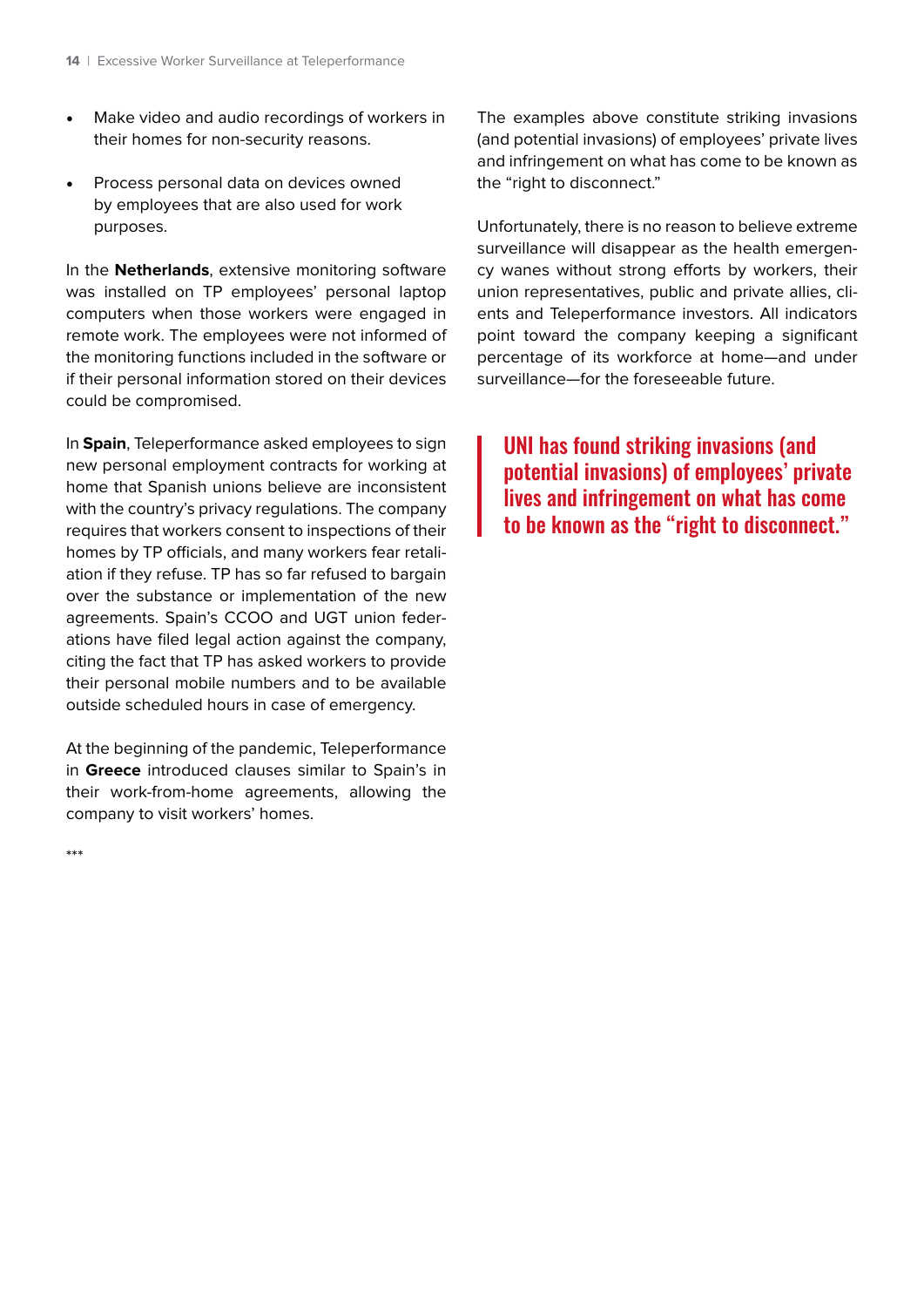

## **AVOIDANCE OF FREEDOM OF ASSOCIATION AT TELEPERFORMANCE**

Most of the problematic issues detailed in this report could have been avoided if workers were able to organize freely in trade unions and collectively bargain over the conditions of their employment. Teleperformance claims it complies with national and international labour laws, that social dialogue takes place between workers and management at various levels of the organization, and that all employees have the right to collective bargaining and may freely associate without "interference, retaliation or discrimination."18

### "Workers are not represented by unions in the vast majority of countries in which Teleperformance operates."

However, despite robust organizing efforts at multiple worksites, workers are not represented by unions in the vast majority of the more than 80 countries in which TP operates. Where workers organize, UNI has seen a pattern of retaliation, avoidance of bilateral engagement wherever possible, refusal of dialogue and deliberate attempts to thwart organizing efforts. Teleperformance typically takes an aggressive and oppositional stance, rather than a neutral one, regarding trade union organizing.

UNI's Specific Instance to the French NCP documented incidents of company retaliation against workers who organized during the pandemic. On one occasion in **Colombia**, management fired workers who organized a collective walkout to protest unsafe conditions, including inadequate social distancing, lack of personal protective equipment and shared equipment—all problems that increased the likelihood of Covid-19 infection. On another occasion in **Colombia**, workers organized a union in response to health and safety concerns related to the pandemic, and the company responded by not renewing the contracts of worker leaders. In **Albania**, the president of the Solidariteti Union was dismissed by Teleperformance soon after the pandemic emerged. According to the French NCP, these actions by the company were "contrary to the freedom of association of workers, as recommend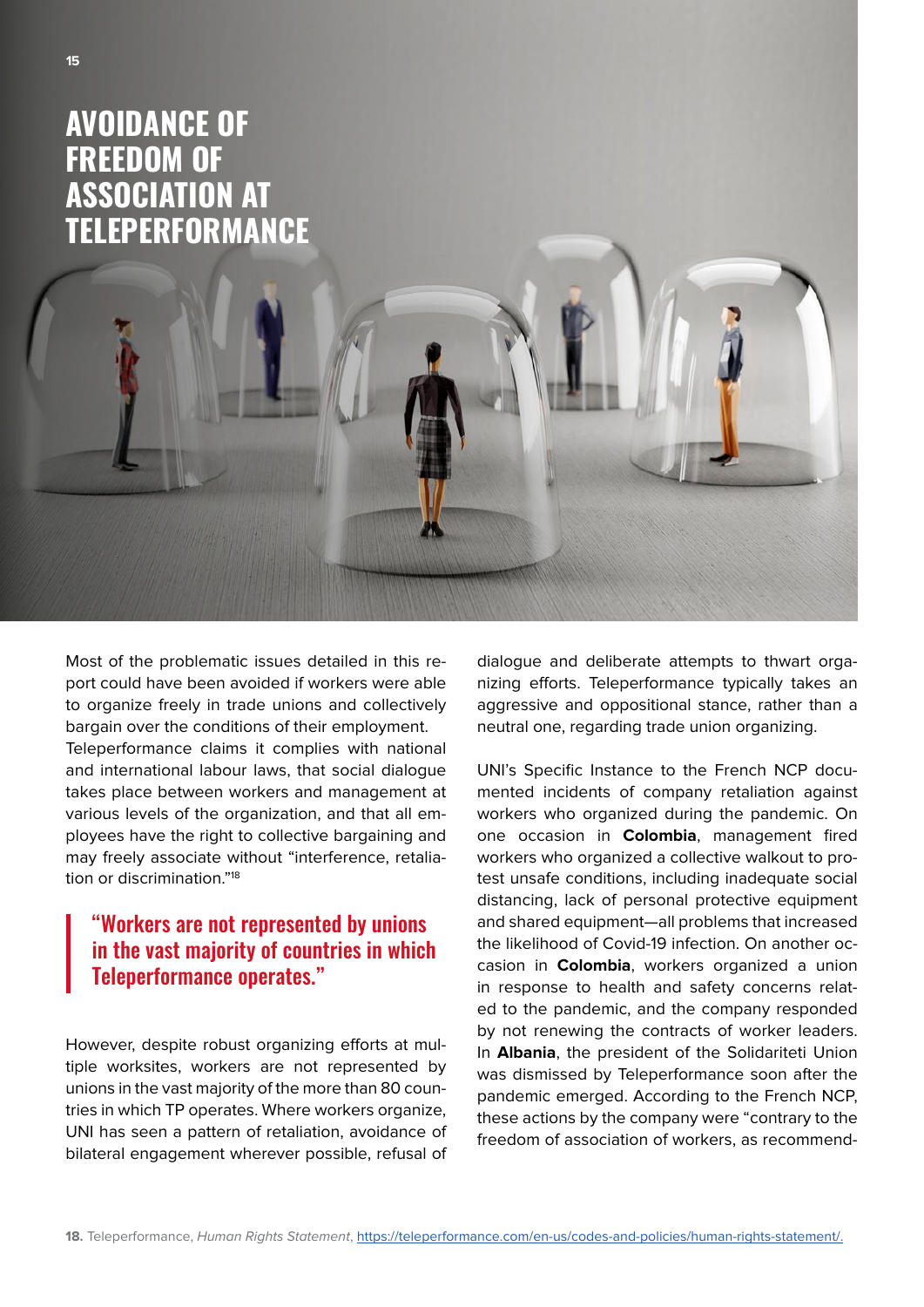ed by the OECD Guidelines, thus akin to anti-union practices." The NCP called on Teleperformance to "ensure, as soon as possible, that its Albanian and Colombian subsidiaries respect the right of workers to form or join trade unions and representative organizations of their choice."19

Despite unions being well-established in both Colombia and **Albania**, Teleperformance continued to undermine the genuine engagement and organizing efforts of employees and their unions there.

In August 2021, when **Colombia**'s Utraclaro union asked to begin negotiations with Teleperformance, the company responded with a series of bad-faith measures, including:

- Deducting excessive dues from the pay of union members in an apparent attempt to interfere with the relationship between workers and their union.
- Not passing on union dues to the union.
- Filing frivolous legal claims against the Utraclaro union's internal processes, including a complaint about how the union conducted internal meetings to ratify bargaining demands. TP's legal case aims to frighten workers into not joining the union because, if successful, it would remove a legal obstacle to dismissing them.
- Refusing to recognise a duly chosen worker representative on the bargaining committee.
- Refusing to participate in arbitration with the union at the Ministry of Labour.

In **Poland**, Teleperformance refused to engage with the Solidarność Union after representatives raised issues about the lack of a social fund and lack of elections for health and safety representatives, both legal requirements. The company has only recently agreed to meet union representatives about these issues after legal action was threatened.

With the rise of working from home in many countries around the world, organizing by workers to attempt to remedy the problems outlined in this paper is now almost completely impossible because employees are working from home. Workers have no way of knowing who their colleagues are or how to contact and communicate with them easily. This poses risks for the ability of workers to exercise their rights to freedom of association, and therefore warrants measures by the company to proactively mitigate these risks.

In their 2021 Universal Registration Document, Teleperformance said the company had engaged the social auditing firm Verego to ask 5,000 employees and managers about the application of freedom of association. The company said that, "None of the employees interviewed reported any obstacles to their freedom of association or freedom to join a trade union."20

Staff surveys are a problematic measurement of freedom of association because national trade unions are not questioned, and examples of rights violations are not documented. National trade unions should be contacted to ascertain if workers have attempted to exercise their right to freedom of association at the company, and to document what happened when they did. Verego did not contact any national trade union representatives or UNI Global Union to ask if any Teleperformance workers had attempted to form a union. There is also no clear evidence that Verego considered the conclusions of the French NCP issued in July 2021, regarding Colombia and Albania.

**19.** French National Contact Point, Final Statement of the French National Contact Point, "Teleperformance in France and the World," p.14. [https://www.tresor.economie.gouv.fr/Institutionnel/Niveau3/Pages/851b52ba-89f6-4722-b3ff-09684b58810f/files/550c6571](https://www.tresor.economie.gouv.fr/Institutionnel/Niveau3/Pages/851b52ba-89f6-4722-b3ff-09684b58810f/files/550c6571-c752-421e-b789-937a3e057c1a.) [c752-421e-b789-937a3e057c1a.](https://www.tresor.economie.gouv.fr/Institutionnel/Niveau3/Pages/851b52ba-89f6-4722-b3ff-09684b58810f/files/550c6571-c752-421e-b789-937a3e057c1a.)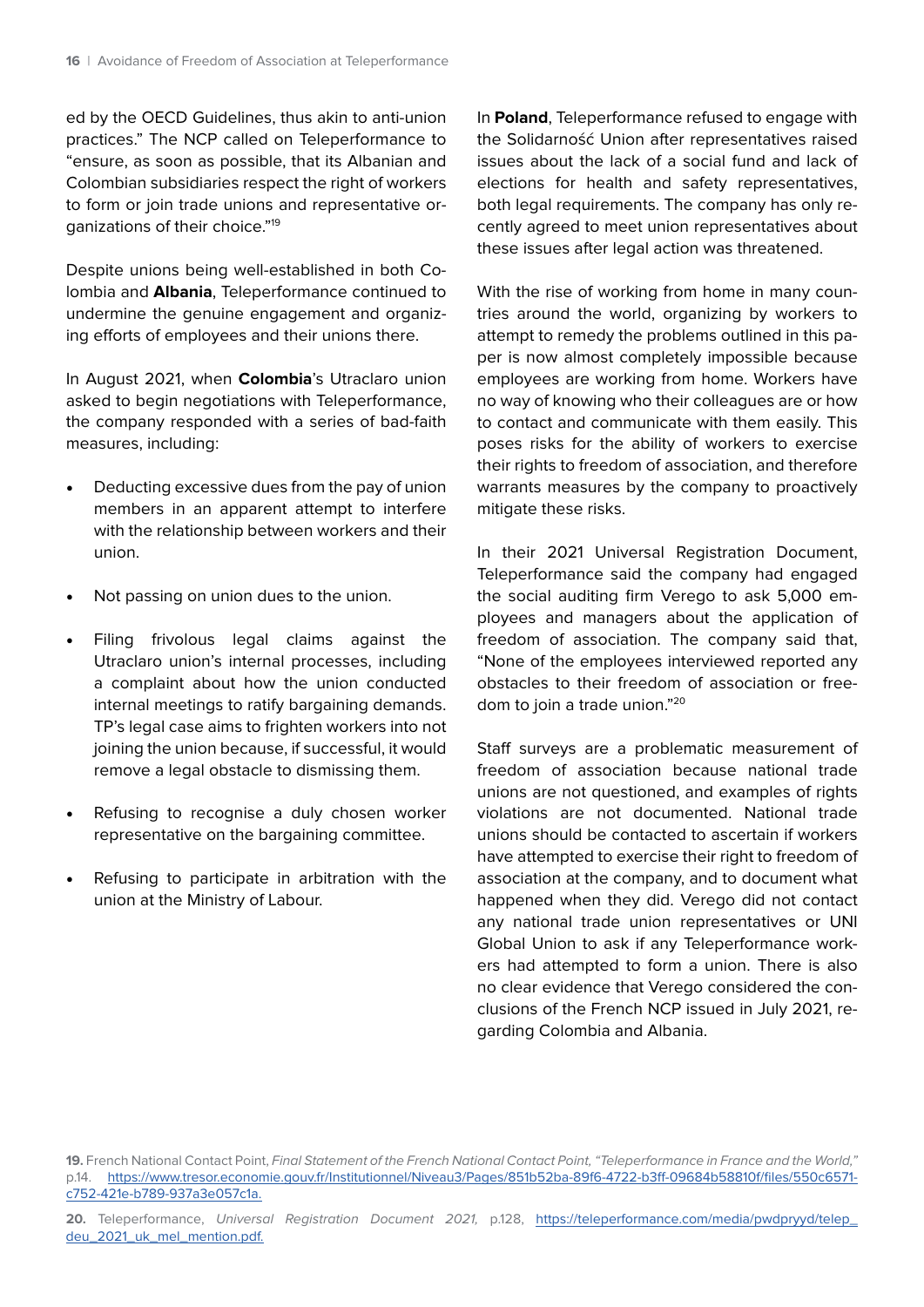Given the documentation of risks to these rights from the NCP and even acknowledgment of these risks in TP's Duty of Vigilance plan, the survey findings of zero workers reporting obstacles should raise red flags for its adequacy as a tool to identify and address these human rights concerns. This approach is comparable to the company using the paid benchmarking service Great Place to Work® to demonstrate a lack of problems, rather than acknowledging risks and challenges and working with stakeholders to address these. An assessment by corporate governance analysts PIRC of Great Place to Work®, amongst other employee engagement indicators, highlights that "it should not be mistaken for an objective or rigorous method of assessing a company's workforce practices."21

#### \*\*\*

Despite the French NCP recommendation that TP "ensure the respect for the right of freedom of association and collective bargaining of workers as provided for in the OECD Guidelines," the company continues to follow its traditional pattern of behaviour by frustrating attempts by workers to organize.

## **CONCLUSION**

Teleperformance is not a company whose name and logo are known globally as are many of their clients such as Apple, Netflix or Expedia. But TP is one of the world's largest employers and the runaway leader in the call centre segment of the BPO industry.

Emerging stronger than ever after two years of adaptation during the pandemic, the Teleperformance model represents the future of work for an important part of the global economy. This is a future in which the world's most high-value companies and governments outsource their business services to surrogates operating primarily in low-cost markets, often where there are few guarantees that labour rights will be enforced. These companies demand well-trained, multilingual employees, but the lowcost locations they flock to often have few protections even for their highly skilled workers. This is a future where more and more employees will be working from home.

The pressure to cut costs and for greater and greater output is unrelenting, leading companies to take advantage of weak labour regulations, to cut corners and to avoid trade unions whenever and wherever possible. Such shortsighted strategies are becoming embedded in the international business model.

#### And what are the results of this model for workers?

This report found that workers are frequently subjected to excessive surveillance; often pushed to skip breaks for the sake of increasing productivity; and may go unpaid for significant periods of time during their shifts, including while logging in and when calls go beyond the end of a shift. Our researchers also found many workers who express a rational fear they will face retaliation if they openly organise with their colleagues to form a trade union. Our conclusion, based on the research completed for this report, is that TP—an undisputed giant in the globalized BPO call centre industry—should be held to higher standards.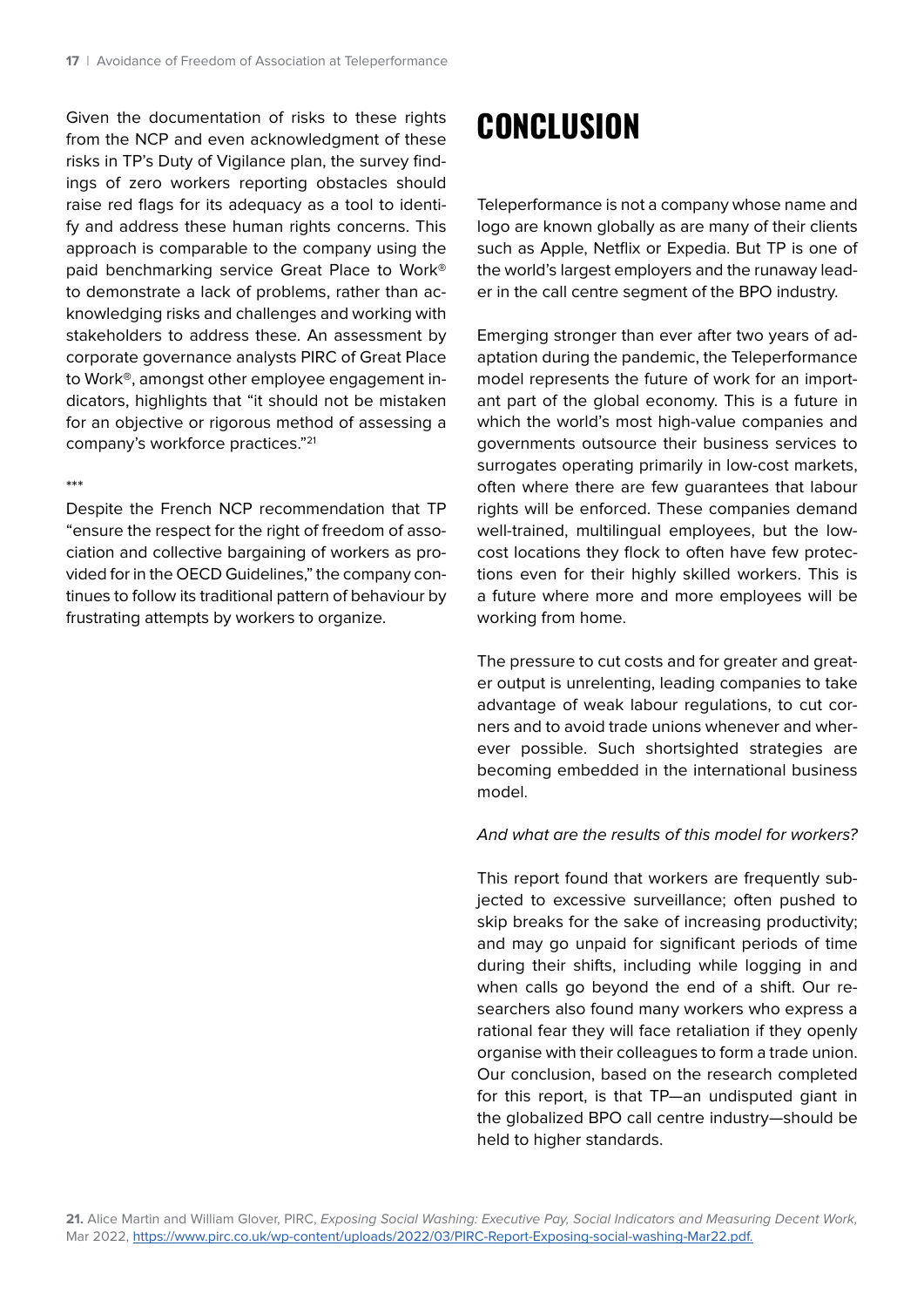If any company is going to build a better future for its international workforce, shouldn't it be Teleperformance?

Workers deserve some simple guarantees from TP:

- To be paid for all time worked, including time logging in and minutes that stretch beyond the end of a shift.
- Enforcement of regular and adequate breaks from work.
- Elected worker health and safety committees, with enough staff representatives to adequately cover the number of worksites and the size of the country operation.
- Worker surveillance that does not go beyond the company's security needs and is negotiated fairly with workers through collective bargaining with trade unions.
- Freedom of association to organise with colleagues in a trade union, even if working remotely from home. Workers and their union representatives should be able to communicate through the same digital tools used in the workplace.
- A commitment to respect and apply core ILO labour standards in all countries, including freedom of association and collective bargaining, through a global agreement with UNI Global Union.

In the post-pandemic world, Teleperformance has boundless opportunities to use its size, wealth and global reach to lead in developing a workplace culture that fully and unreservedly supports human rights and workers' rights. The number of employees globally now stands at more than 400,000 making Teleperformance one of the largest employers in the world. As the market leader in the global BPO call centre industry, Teleperformance must use its position to promote decent work standards and labour rights across a sector that has come to represent the future of work in many countries around the world.